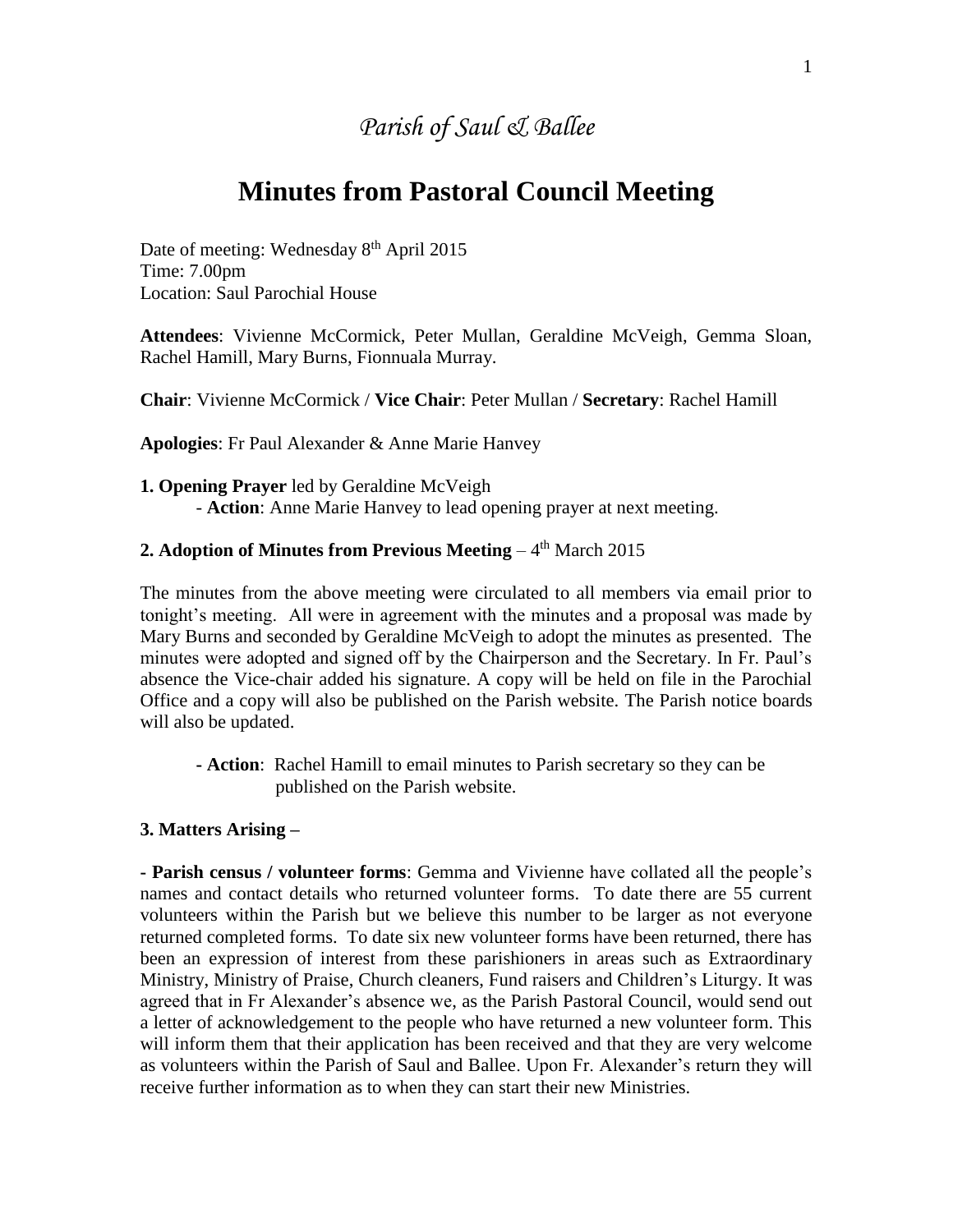**- Action**: Gemma to draft a letter of acknowledgement.

**- Donation boxes:** Vivienne has sourced Command hooks to attach to the walls in the Church to hang the photo frames above the donation boxes.These do not require holes being made in the Church walls and are easy to remove if need be.They should be suitable to hold the photo frames in place. However it was agreed that these will not be erected until Fr Alexander returns and gives his approval.

**- Action**: No further action until Fr Alexander returns.

**- Parish Newsletter**: 60 copies of the Parish newsletter were distributed between the three Churches and all appeared to have been taken by parishioners. It was discussed when the next issue should be published and there was a suggestion for the end of June. This will allow an article to be included on Saul Sunday,  $14<sup>th</sup>$  June 2015, which Peter has said he will do.However it was agreed we would discuss this further at our next Pastoral Council Meeting.

- **Action**: Put on the agenda for meeting in May

**-** Saul Mountain Committee: Held a fund raiser on the 6<sup>th</sup> April to raise money for the upkeep of St Patrick's Mountain in Paddy's Barn. There was a good turn out on the night and those that attended said that it was a great night and a good success. All agreed the mountain committees are doing a wonderful job and the Parish Pastoral Council supports the members 100% with their efforts and ideas to date. The Mountain committees are to meet again next Monday night to discuss their ideas further and plan getting the mountain ready for Saul Sunday. The banner advertising "Saul Sunday" is due to go up at the foot of the mountain in early May.

**- Action**: Peter to keep the Parish Pastoral Council updated as and when required.

**- Notice boards:** The notice board in Saul has been erected but there are some slight problems with the locking mechanism on it. It is still functional but the man who installed it may need to come out and fix the lock on it. To date there are posters of both Pastoral Council and Safeguarding Committees plus a copy of the latest Adopted Minutes from the Parish Pastoral Council meetings displayed in it.It was also agreed that we could display a poster advertising "Saul Sunday" in it nearer the time and Peter suggested we use one of the posters the Mountain Committee had already.

- **Action**: On Fr Alexander's return get the lock fixed
- **Action**: Peter to put in a poster advertising Saul Sunday at the start of May

**- Fr Meaney's Anniversary Mass**: Fr Treanor kindly said Mass on Fr Meaney's anniversary in Fr Alexander's absence. There were tea and sandwiches in the school hall afterwards and a good crowd went back to avail of this. The Parish Pastoral Council would like to thank Fr Treanor for saying the Mass, thank Mr. Mark McGrath for allowing us to use the school hall afterwards and thank Caroline Hanvey for her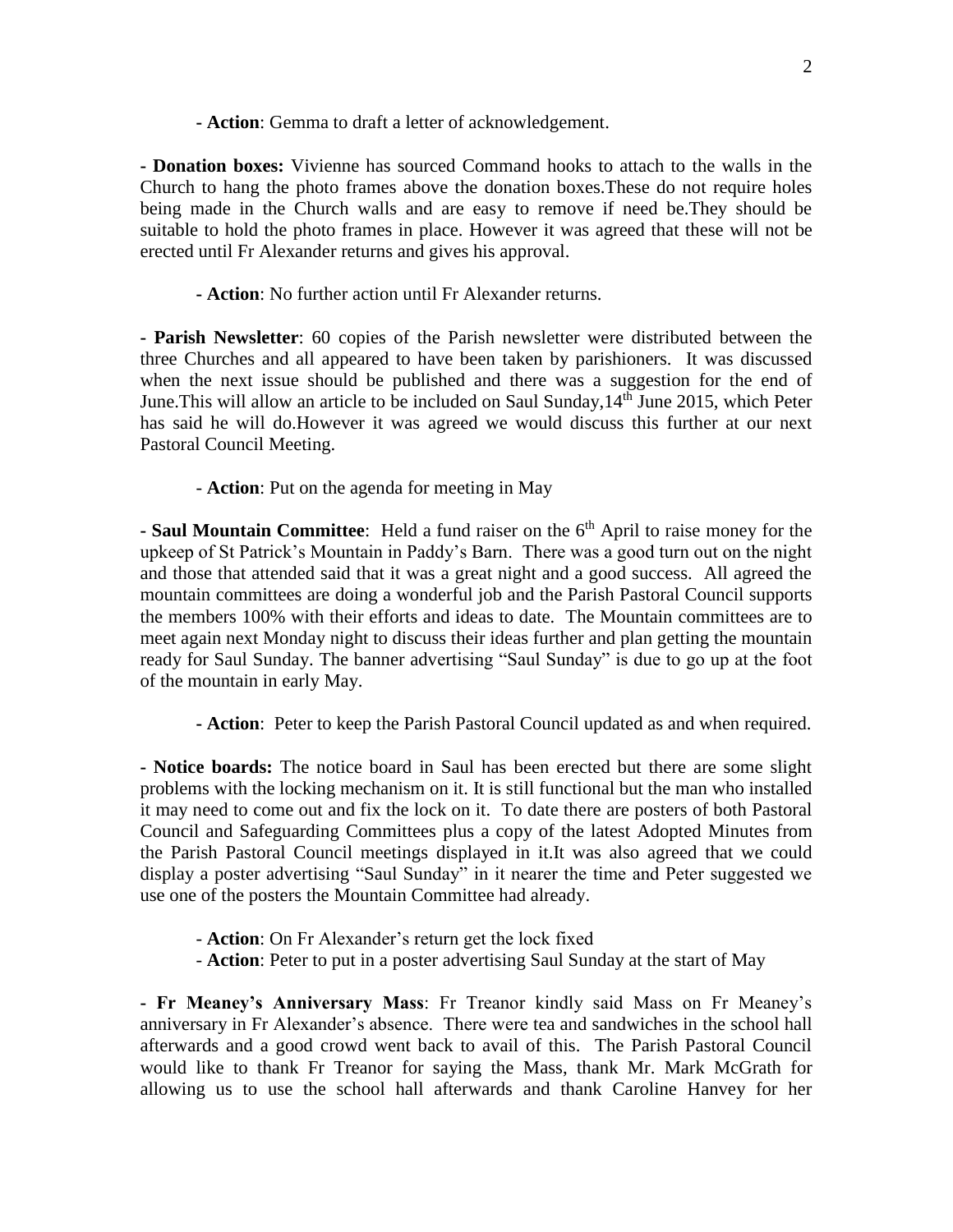assistance in setting up, serving tea and cleaning up after the event. All the help is greatly appreciated to make these occasions a success.

- **Action**: No further action required.

**- Easter Ceremonies**: The Easter ceremonies are now behind us and it has to be acknowledged what a wonderful job Fr Treanor did in delivering a very spiritual Easter season within Saul and Ballee Parish. It must also be acknowledged that he received a lot of help from members of the Parish Pastoral Council and various parishioners within the whole Parish in preparation of these ceremonies,which contributed to the success of the Easter celebration. Fr Brendan Kelly also helped Fr Treanor deliver these ceremonies and he was a very welcome addition to the celebrations.The Parish Pastoral Council would like to extend their thanks and gratitude to Fr Treanor and Fr Kelly and all who participated in the various ceremonies throughout the Parish over the Easter period.

- **Action**: Vivienne to arrange for a notice to go into this week's bulletin thanking all those involved in helping prepare for the Easter ceremonies.

- **Report to the Bishop**: The report was sent to the Bishop in early March with a copy sent to Jim Deeds of the Living Church Office.Vivienne updated the Pastoral Council on some positive feedback she had received from Jim on this matter.

**- Action**: No further action required.

- **Quotes for the painting of Ballycruttle Chapel**: We are still in the process of getting a quote to give an estimate of how much it would cost to get Ballycruttle chapel painted. Once we have received a quote it will be taken to the finance committee to see if the Parish can afford the works.

**- Action**: Keep on the agenda to be updated at next PPC meeting.

**4. 2nd Year Pastoral Plan**: Rachel and Vivienne had collated all the proposed ideas from the last PPC meeting held in March and distributed the typed documents among the other members so we could all review and discuss them. All agreed there are some ideas that would be easier achieved than others and all agreed that we should go away and think about them all in a bit more detail and perhaps see if we can think of any additional ideas. It was agreed to have this on the agenda at our next meeting when Fr Alexander should be back and it would give him time to review and reflect upon what we are proposing.

**- Action**: Put on the agenda for our next PPC meeting in May.

**5. Pastoral Council Retreat:** Is going ahead this Saturday 11<sup>th</sup> April, Vivienne handed out an agenda for the day which everyone reviewed.

**- Action**: Review how we think the day goes at our next PPC in May.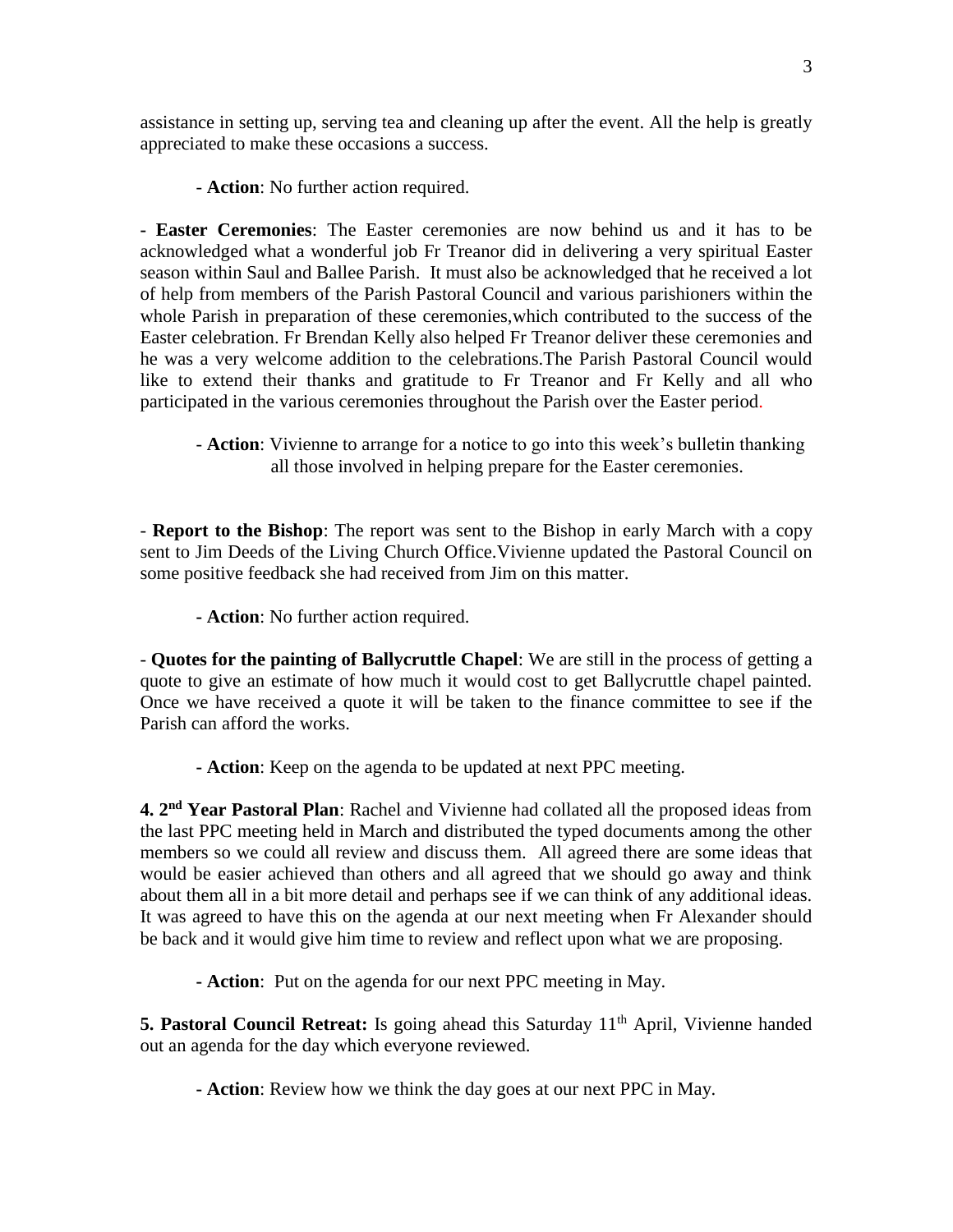#### **6. AOB –**

**- Leaving supper / sign of appreciation for Fr Treanor:** It was agreed by all that we should have a leaving supper after Mass on Fr Treanor's last weekend in the Parish to thank him for all the hard work and effort he put into the Masses in Saul during his time of covering for Fr Alexander. If the schedule does not change over the next few weeks Fr Treanor's last weekend in the Parish will be the  $2<sup>nd</sup> / 3<sup>rd</sup>$  of May. All agreed that it would be best to have it after the Saturday night Mass and we agreed that the PPC would make sandwiches and tray bakes similar to what was done after Fr Meaney's anniversary Mass. Various suggestions were discussed as to what we could give Fr Treanor and in the end we agreed that the members of the PPC would buy him a painting of St Patrick's monument as he is so fond of St Patrick and present it to him the night of the supper as a token of thanks from the Parish of Saul and Ballee.

- **- Action**: Mary to take the lead on organizing the leaving supper and liaise with the members of the PPC.
- **Action**: Fionnuala to take the lead on organizing the painting and liaise with the members of the PPC.
- **- Action**: Notice to be placed into the Mass Bulletin when all is organised.

**- Parish organisation for when a Priest goes off**: This is something the PPC feel we need to work on and develop so that we and the Parish are better prepared when a Parish Priest has to take off. It was felt that the roles of the different groups within the Parish need to be defined and acknowledged so that people know clearly what their roles and responsibilities are. Parish organisation needs to be discussed and developed when Fr Alexander returns. Vivienne has had personal experience over the past few weeks during Fr. Alexander's absence, of problem areas she has come across which have been highlighted to those present at tonight's meeting. As she feels her experiences may of benefit to those from the Living Church Office who are currently working on the "Creating Pastoral Communities" iniatitive, she has relayed her thoughts to Jim Deeds of the Living Church Office.

**- Action**: Put on the agenda for next PPC meeting in May.

**- Morning Prayer in the Church:** Parishioners have asked if they can hold Morning Prayer in St Patrick's Church,Saul as there has been no week day Masses since Fr Alexander has been off sick. All were in agreement that the parishioners could conduct Morning Prayer as a group in the Chapel as it is open every day anyway.

- **Action**: Vivienne to let parishioners know they can hold Morning Prayer
- **Action**: Review again when Fr Alexander returns.

- **Cemetery Policy Review:** The last time this policy was reviewed was in 2012 so it is overdue a review and update, particularly as we are now into a new Council area of Newry, Mourne and Down. Reviews are normally done on an annual basis but as the